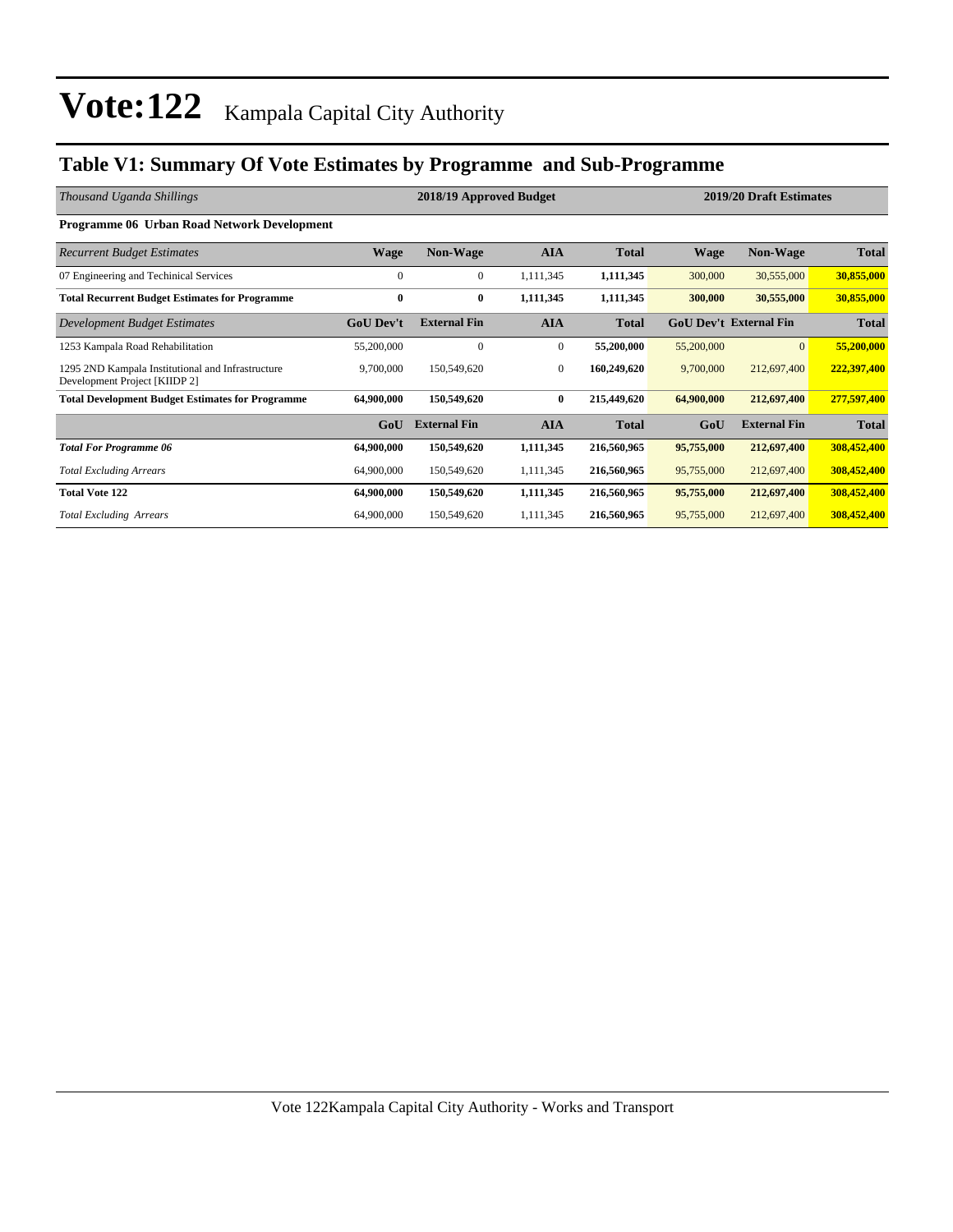### **Table V2: Summary Vote Estimates by Item**

| Thousand Uganda Shillings                                          |              | 2018/19 Approved Budget |            |              | 2019/20 Draft Estimates |                     |                         |  |
|--------------------------------------------------------------------|--------------|-------------------------|------------|--------------|-------------------------|---------------------|-------------------------|--|
|                                                                    | GoU          | <b>External Fin</b>     | <b>AIA</b> | <b>Total</b> | GoU                     | <b>External Fin</b> | <b>Total</b>            |  |
| <b>Employees, Goods and Services (Outputs Provided)</b>            | 3,200,000    | 4,194,420               | 1,111,345  | 8,505,765    | 43,755,000              | 4,294,000           | 48,049,000              |  |
| 211101 General Staff Salaries                                      | $\bf{0}$     | $\bf{0}$                | 300,000    | 300,000      | 300,000                 | $\bf{0}$            | 300,000                 |  |
| 211102 Contract Staff Salaries                                     | 800,000      | 1,919,984               | 0          | 2,719,984    | 800,000                 | 2,694,000           | 3,494,000               |  |
| 211103 Allowances (Inc. Casuals, Temporary)                        | $\bf{0}$     | $\bf{0}$                | 0          | 0            | 732,000                 | $\bf{0}$            | 732,000                 |  |
| 221003 Staff Training                                              | $\bf{0}$     | $\bf{0}$                | 0          | 0            | 80,000                  | 0                   | 80,000                  |  |
| 221009 Welfare and Entertainment                                   | $\bf{0}$     | 0                       | 0          | $\bf{0}$     | 100,000                 | $\mathbf{0}$        | 100,000                 |  |
| 221017 Subscriptions                                               | $\mathbf{0}$ | $\bf{0}$                | 0          | $\bf{0}$     | 50,000                  | $\mathbf{0}$        | 50,000                  |  |
| 224005 Uniforms, Beddings and Protective Gear                      | $\bf{0}$     | $\bf{0}$                | 0          | $\bf{0}$     | 150,000                 | $\mathbf{0}$        | 150,000                 |  |
| 225001 Consultancy Services- Short term                            | $\bf{0}$     | 2,274,436               | 0          | 2,274,436    | $\bf{0}$                | 0                   | $\overline{\mathbf{0}}$ |  |
| 227004 Fuel, Lubricants and Oils                                   | $\bf{0}$     | $\bf{0}$                | 0          | $\bf{0}$     | 1,050,000               | $\bf{0}$            | 1,050,000               |  |
| 228001 Maintenance - Civil                                         | $\mathbf{0}$ | 0                       | 0          | $\bf{0}$     | 17,950,000              | $\mathbf{0}$        | 17,950,000              |  |
| 228002 Maintenance - Vehicles                                      | 1,500,000    | $\bf{0}$                | 600,084    | 2,100,084    | 2,500,000               | $\mathbf{0}$        | 2,500,000               |  |
| 228003 Maintenance - Machinery, Equipment &<br>Furniture           | $\bf{0}$     | $\bf{0}$                | $\bf{0}$   | $\bf{0}$     | 20,000                  | 0                   | 20,000                  |  |
| 228004 Maintenance – Other                                         | 900,000      | $\bf{0}$                | 211,261    | 1,111,261    | 10,323,000              | 1,600,000           | 11,923,000              |  |
| 282104 Compensation to 3rd Parties                                 | $\bf{0}$     | $\bf{0}$                | $\bf{0}$   | $\bf{0}$     | 9,700,000               | $\bf{0}$            | 9,700,000               |  |
| <b>Investment</b> (Capital Purchases)                              | 61,700,000   | 146,355,200             | 0          | 208,055,200  | 52,000,000              | 208,403,400         | 260,403,400             |  |
| 281503 Engineering and Design Studies & Plans for<br>capital works | $\bf{0}$     | 1,400,000               | 0          | 1,400,000    | $\bf{0}$                | 2,400,000           | 2,400,000               |  |
| 281504 Monitoring, Supervision & Appraisal of capital<br>works     | 5,000,000    | 12,226,582              | 0          | 17,226,582   | 5,000,000               | 14,400,000          | 19,400,000              |  |
| 311101 Land                                                        | 9,700,000    | $\bf{0}$                | $\bf{0}$   | 9,700,000    | $\bf{0}$                |                     |                         |  |
| 312103 Roads and Bridges.                                          | 47,000,000   | 112,609,318             | 0          | 159,609,318  | 47,000,000              | 148,941,400         | 195,941,400             |  |
| 312104 Other Structures                                            | $\bf{0}$     | 20,004,900              | 0          | 20,004,900   | $\bf{0}$                | 42,662,000          | 42,662,000              |  |
| 312213 ICT Equipment                                               | $\bf{0}$     | 114,400                 | 0          | 114,400      | $\bf{0}$                | $\mathbf{0}$        | $\overline{\mathbf{0}}$ |  |
| <b>Grand Total Vote 122</b>                                        | 64,900,000   | 150,549,620             | 1,111,345  | 216,560,965  | 95,755,000              | 212,697,400         | 308,452,400             |  |
| <b>Total Excluding Arrears</b>                                     | 64,900,000   | 150,549,620             | 1,111,345  | 216,560,965  | 95,755,000              | 212,697,400         | 308,452,400             |  |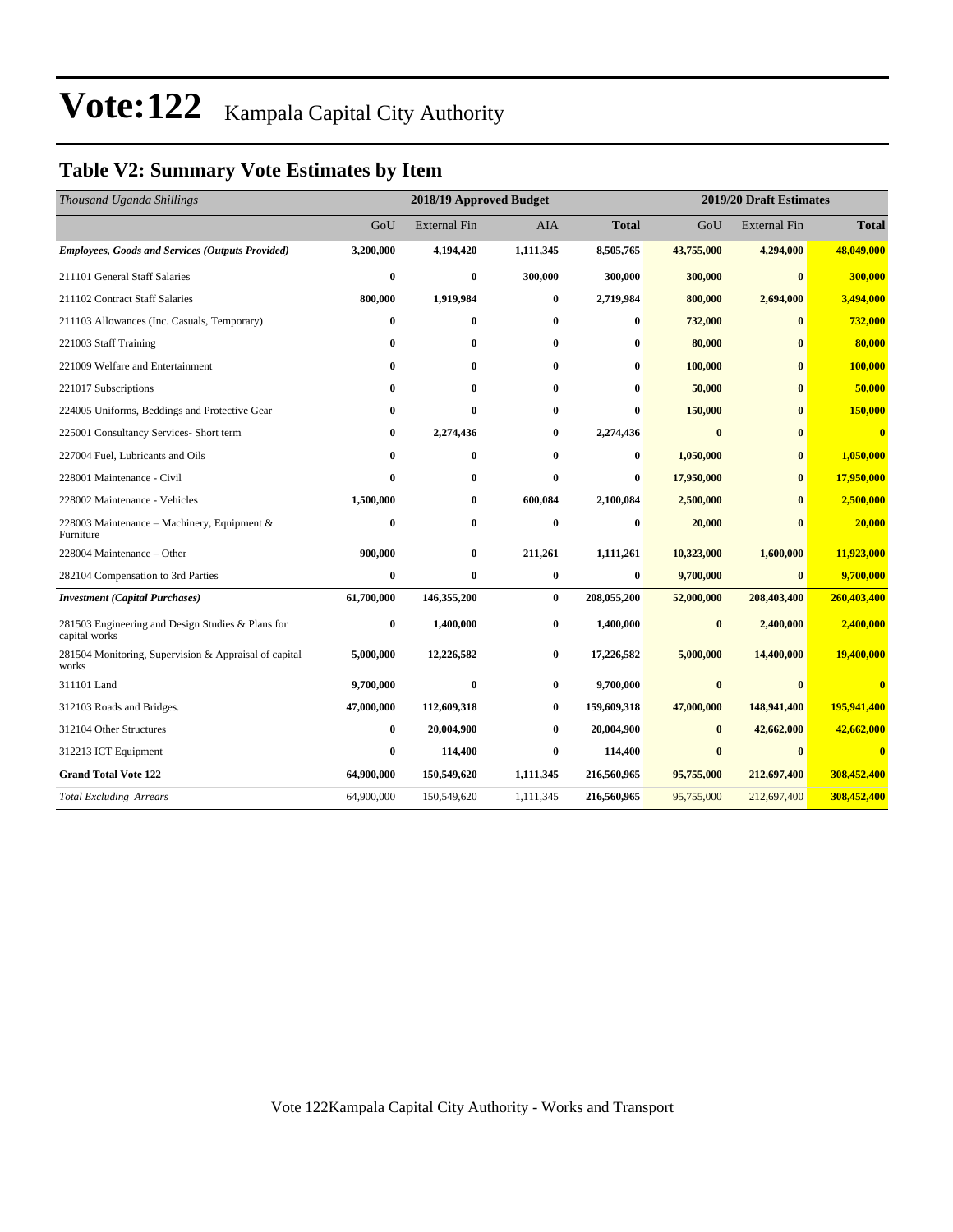### **Table V3: Detailed Estimates by Programme, Sub Programme, Output and Item**

#### *Programmme 06 Urban Road Network Development*

*Recurrent Budget Estimates*

#### **SubProgramme 07 Engineering and Techinical Services**

| Thousand Uganda Shillings                                   | 2018/19 Approved Budget |                       |                  |              | 2019/20 Draft Estimates |              |              |
|-------------------------------------------------------------|-------------------------|-----------------------|------------------|--------------|-------------------------|--------------|--------------|
| <b>Outputs Provided</b>                                     | Wage                    | Non Wage              | <b>AIA</b>       | <b>Total</b> | Wage                    | Non Wage     | <b>Total</b> |
| Output 040601 Contracts management, planning and monitoring |                         |                       |                  |              |                         |              |              |
| 221003 Staff Training                                       | $\overline{0}$          | $\boldsymbol{0}$      | $\boldsymbol{0}$ | $\bf{0}$     | $\mathbf{0}$            | 80,000       | 80,000       |
| 221009 Welfare and Entertainment                            | $\overline{0}$          | $\mathbf{0}$          | $\mathbf{0}$     | $\bf{0}$     | $\overline{0}$          | 100,000      | 100,000      |
| 221017 Subscriptions                                        | $\overline{0}$          | $\overline{0}$        | $\theta$         | $\bf{0}$     | $\overline{0}$          | 50,000       | 50,000       |
| 224005 Uniforms, Beddings and Protective Gear               | $\overline{0}$          | $\mathbf{0}$          | $\mathbf{0}$     | $\bf{0}$     | $\overline{0}$          | 50,000       | 50,000       |
| 228002 Maintenance - Vehicles                               | $\overline{0}$          | $\mathbf{0}$          | $\theta$         | $\bf{0}$     | $\overline{0}$          | 1,000,000    | 1,000,000    |
| 228003 Maintenance - Machinery, Equipment & Furniture       | $\overline{0}$          | $\mathbf{0}$          | $\overline{0}$   | $\bf{0}$     | $\overline{0}$          | 20,000       | 20,000       |
| 228004 Maintenance - Other                                  | $\overline{0}$          | $\mathbf{0}$          | $\theta$         | $\bf{0}$     | $\overline{0}$          | 200,000      | 200,000      |
| <b>Total Cost of Output 01</b>                              | $\theta$                | $\theta$              | $\theta$         | 0            | $\boldsymbol{\theta}$   | 1,500,000    | 1,500,000    |
| Output 040602 Urban Road Maintenance                        |                         |                       |                  |              |                         |              |              |
| 211101 General Staff Salaries                               | $\boldsymbol{0}$        | $\boldsymbol{0}$      | 300,000          | 300,000      | 300,000                 | $\mathbf{0}$ | 300,000      |
| 211103 Allowances (Inc. Casuals, Temporary)                 | $\overline{0}$          | $\boldsymbol{0}$      | $\boldsymbol{0}$ | $\bf{0}$     | $\mathbf{0}$            | 732,000      | 732,000      |
| 224005 Uniforms, Beddings and Protective Gear               | $\boldsymbol{0}$        | $\boldsymbol{0}$      | $\boldsymbol{0}$ | $\bf{0}$     | $\mathbf{0}$            | 100,000      | 100,000      |
| 227004 Fuel, Lubricants and Oils                            | $\overline{0}$          | $\boldsymbol{0}$      | $\boldsymbol{0}$ | $\bf{0}$     | $\mathbf{0}$            | 1,050,000    | 1,050,000    |
| 228001 Maintenance - Civil                                  | $\overline{0}$          | $\boldsymbol{0}$      | $\mathbf{0}$     | $\bf{0}$     | $\mathbf{0}$            | 16,950,000   | 16,950,000   |
| 228002 Maintenance - Vehicles                               | $\overline{0}$          | $\boldsymbol{0}$      | 600,084          | 600,084      | $\mathbf{0}$            | $\mathbf{0}$ | $\mathbf{0}$ |
| 228004 Maintenance - Other                                  | $\overline{0}$          | $\boldsymbol{0}$      | $\mathbf{0}$     | $\bf{0}$     | $\overline{0}$          | 6,423,000    | 6,423,000    |
| <b>Total Cost of Output 02</b>                              | $\theta$                | $\boldsymbol{\theta}$ | 900,084          | 900,084      | 300,000                 | 25,255,000   | 25,555,000   |
| Output 040603 Traffic Junction and Congestion Improvement   |                         |                       |                  |              |                         |              |              |
| 228001 Maintenance - Civil                                  | $\boldsymbol{0}$        | $\boldsymbol{0}$      | $\boldsymbol{0}$ | $\bf{0}$     | $\mathbf{0}$            | 1,000,000    | 1,000,000    |
| 228004 Maintenance – Other                                  | $\boldsymbol{0}$        | $\boldsymbol{0}$      | $\boldsymbol{0}$ | $\bf{0}$     | $\mathbf{0}$            | 200,000      | 200,000      |
| <b>Total Cost of Output 03</b>                              | $\boldsymbol{\theta}$   | 0                     | $\pmb{\theta}$   | 0            | $\boldsymbol{\theta}$   | 1,200,000    | 1,200,000    |
| Output 040604 Street Lights Maintenance                     |                         |                       |                  |              |                         |              |              |
| 228004 Maintenance - Other                                  | $\boldsymbol{0}$        | $\boldsymbol{0}$      | 211,261          | 211,261      | $\overline{0}$          | 800,000      | 800,000      |
| <b>Total Cost of Output 04</b>                              | $\boldsymbol{\theta}$   | $\theta$              | 211,261          | 211,261      | $\boldsymbol{\theta}$   | 800,000      | 800,000      |
| Output 040605 Upgrading of public structures                |                         |                       |                  |              |                         |              |              |
| 228004 Maintenance - Other                                  | $\boldsymbol{0}$        | $\boldsymbol{0}$      | $\boldsymbol{0}$ | $\bf{0}$     | $\mathbf{0}$            | 1,800,000    | 1,800,000    |
| <b>Total Cost of Output 05</b>                              | $\pmb{\theta}$          | 0                     | $\pmb{\theta}$   | 0            | $\boldsymbol{\theta}$   | 1,800,000    | 1,800,000    |
| <b>Total Cost Of Outputs Provided</b>                       | $\bf{0}$                | $\bf{0}$              | 1,111,345        | 1,111,345    | 300,000                 | 30,555,000   | 30,855,000   |
| <b>Total Cost for SubProgramme 07</b>                       | $\bf{0}$                | $\bf{0}$              | 1,111,345        | 1,111,345    | 300,000                 | 30,555,000   | 30,855,000   |
| <b>Total Excluding Arrears</b>                              | $\boldsymbol{0}$        | $\boldsymbol{0}$      | 1,111,345        | 1,111,345    | 300,000                 | 30,555,000   | 30,855,000   |
| <b>Development Budget Estimates</b>                         |                         |                       |                  |              |                         |              |              |

Vote 122Kampala Capital City Authority - Works and Transport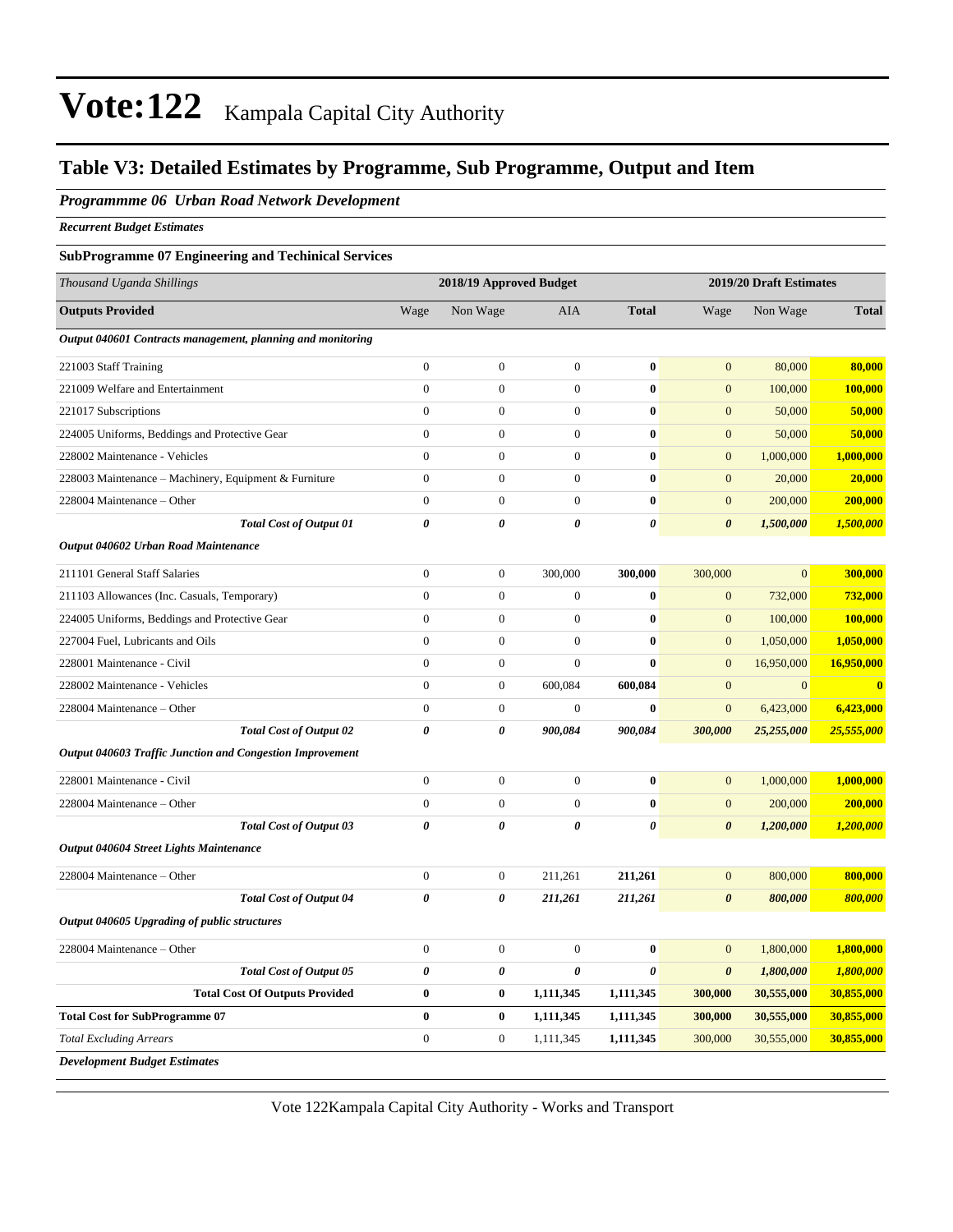### **Project 1253 Kampala Road Rehabilitation**

| Thousand Uganda Shillings                                                               | 2018/19 Approved Budget                            |                  |                  | 2019/20 Draft Estimates |                        |                               |              |
|-----------------------------------------------------------------------------------------|----------------------------------------------------|------------------|------------------|-------------------------|------------------------|-------------------------------|--------------|
| <b>Outputs Provided</b>                                                                 | <b>GoU Dev't External Fin</b>                      |                  | <b>AIA</b>       | <b>Total</b>            |                        | <b>GoU Dev't External Fin</b> | <b>Total</b> |
| Output 040602 Urban Road Maintenance                                                    |                                                    |                  |                  |                         |                        |                               |              |
| 211102 Contract Staff Salaries                                                          | 800,000                                            | $\overline{0}$   | $\overline{0}$   | 800,000                 | 800,000                | $\overline{0}$                | 800,000      |
| 228002 Maintenance - Vehicles                                                           | 1,500,000                                          | $\mathbf{0}$     | $\overline{0}$   | 1,500,000               | 1,500,000              | $\overline{0}$                | 1,500,000    |
| Total Cost Of Output 040602                                                             | 2,300,000                                          | 0                | 0                | 2,300,000               | 2,300,000              | $\boldsymbol{\theta}$         | 2,300,000    |
| Output 040604 Street Lights Maintenance                                                 |                                                    |                  |                  |                         |                        |                               |              |
| 228004 Maintenance – Other                                                              | 900,000                                            | $\boldsymbol{0}$ | $\boldsymbol{0}$ | 900,000                 | 900,000                | $\overline{0}$                | 900,000      |
| Total Cost Of Output 040604                                                             | 900,000                                            | 0                | 0                | 900,000                 | 900,000                | $\boldsymbol{\theta}$         | 900,000      |
| <b>Total Cost for Outputs Provided</b>                                                  | 3,200,000                                          | $\boldsymbol{0}$ | $\boldsymbol{0}$ | 3,200,000               | 3,200,000              | $\mathbf{0}$                  | 3,200,000    |
| <b>Capital Purchases</b>                                                                | <b>GoU Dev't External Fin</b>                      |                  | <b>AIA</b>       | <b>Total</b>            |                        | <b>GoU Dev't External Fin</b> | <b>Total</b> |
| Output 040680 Urban Road Construction                                                   |                                                    |                  |                  |                         |                        |                               |              |
| 281504 Monitoring, Supervision & Appraisal of capital works                             | 5,000,000                                          | $\boldsymbol{0}$ | $\boldsymbol{0}$ | 5,000,000               | 5,000,000              | $\mathbf{0}$                  | 5,000,000    |
| 312103 Roads and Bridges.                                                               | 47,000,000                                         | $\overline{0}$   | $\boldsymbol{0}$ | 47,000,000              | 47,000,000             | $\mathbf{0}$                  | 47,000,000   |
| Total Cost Of Output 040680                                                             | 52,000,000                                         | 0                | 0                | 52,000,000              | 52,000,000             | $\boldsymbol{\theta}$         | 52,000,000   |
| <b>Total Cost for Capital Purchases</b>                                                 | 52,000,000                                         | $\overline{0}$   | 0                | 52,000,000              | 52,000,000             | $\mathbf{0}$                  | 52,000,000   |
| <b>Total Cost for Project: 1253</b>                                                     | 55,200,000                                         | $\boldsymbol{0}$ | $\boldsymbol{0}$ | 55,200,000              | 55,200,000             | $\mathbf{0}$                  | 55,200,000   |
| <b>Total Excluding Arrears</b>                                                          | 55,200,000                                         | $\overline{0}$   | $\boldsymbol{0}$ | 55,200,000              | 55,200,000             | $\mathbf{0}$                  | 55,200,000   |
| Project 1295 2ND Kampala Institutional and Infrastructure Development Project [KIIDP 2] |                                                    |                  |                  |                         |                        |                               |              |
| Thousand Uganda Shillings                                                               | 2019/20 Draft Estimates<br>2018/19 Approved Budget |                  |                  |                         |                        |                               |              |
| <b>Outputs Provided</b>                                                                 | <b>GoU Dev't External Fin</b>                      |                  | <b>AIA</b>       | <b>Total</b>            | GoU Dev't External Fin |                               | <b>Total</b> |
| Output 040601 Contracts management, planning and monitoring                             |                                                    |                  |                  |                         |                        |                               |              |
| 211102 Contract Staff Salaries                                                          | $\boldsymbol{0}$                                   | 1,919,984        | $\boldsymbol{0}$ | 1,919,984               | $\overline{0}$         | 2,694,000                     | 2,694,000    |
| 282104 Compensation to 3rd Parties                                                      | $\mathbf{0}$                                       | $\Omega$         | $\boldsymbol{0}$ | $\bf{0}$                | 9,700,000              | $\mathbf{0}$                  | 9,700,000    |
| Total Cost Of Output 040601                                                             | 0                                                  | 1,919,984        | 0                | 1,919,984               | 9,700,000              | 2,694,000                     | 12,394,000   |
| Output 040603 Traffic Junction and Congestion Improvement                               |                                                    |                  |                  |                         |                        |                               |              |
| 225001 Consultancy Services- Short term                                                 | $\boldsymbol{0}$                                   | 2,274,436        | $\boldsymbol{0}$ | 2,274,436               | $\mathbf{0}$           | $\mathbf{0}$                  | $\mathbf{0}$ |
| 228004 Maintenance – Other                                                              | $\theta$                                           | $\mathbf{0}$     | $\overline{0}$   | $\bf{0}$                | $\mathbf{0}$           | 1.600.000                     | 1,600,000    |
| Total Cost Of Output 040603                                                             | 0                                                  | 2,274,436        | 0                | 2,274,436               | $\boldsymbol{\theta}$  | 1,600,000                     | 1,600,000    |
| <b>Total Cost for Outputs Provided</b>                                                  | $\mathbf{0}$                                       | 4,194,420        | $\boldsymbol{0}$ | 4,194,420               | 9,700,000              | 4,294,000                     | 13,994,000   |
| <b>Capital Purchases</b>                                                                | GoU Dev't External Fin                             |                  | <b>AIA</b>       | <b>Total</b>            |                        | <b>GoU Dev't External Fin</b> | <b>Total</b> |
| Output 040680 Urban Road Construction                                                   |                                                    |                  |                  |                         |                        |                               |              |
| 281504 Monitoring, Supervision & Appraisal of capital works                             | $\boldsymbol{0}$                                   | 10,226,582       | 0                | 10,226,582              | $\boldsymbol{0}$       | 9,600,000                     | 9,600,000    |
| 311101 Land                                                                             | 9,700,000                                          | $\boldsymbol{0}$ | $\boldsymbol{0}$ | 9,700,000               | $\boldsymbol{0}$       | $\mathbf{0}$                  | $\mathbf{0}$ |
| 312103 Roads and Bridges.                                                               | $\boldsymbol{0}$                                   | 112,609,318      | 0                | 112,609,318             | $\boldsymbol{0}$       | 148,941,400                   | 148,941,400  |
| 312213 ICT Equipment                                                                    | $\boldsymbol{0}$                                   | 114,400          | $\boldsymbol{0}$ | 114,400                 | $\boldsymbol{0}$       | $\mathbf{0}$                  | $\bf{0}$     |
| Total Cost Of Output 040680                                                             | 9,700,000                                          | 122,950,300      | 0                | 132,650,300             | 0                      | 158,541,400                   | 158,541,400  |

Vote 122Kampala Capital City Authority - Works and Transport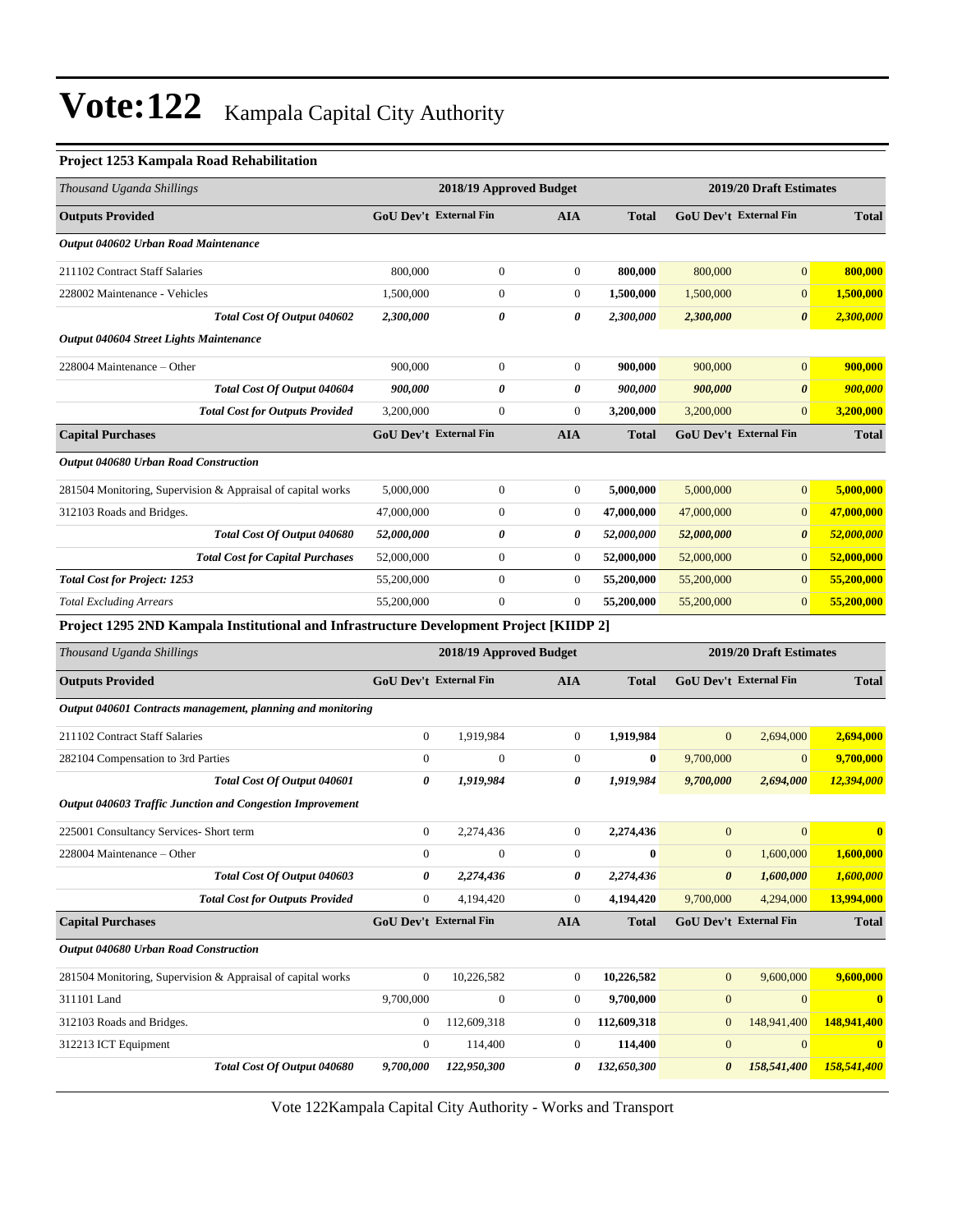| 0              | 1,400,000           | $\overline{0}$ | 1,400,000    | $\mathbf{0}$          | 2,400,000            | 2,400,000    |
|----------------|---------------------|----------------|--------------|-----------------------|----------------------|--------------|
| $\overline{0}$ | 2,000,000           | $\overline{0}$ | 2,000,000    | $\mathbf{0}$          | 4,800,000            | 4,800,000    |
| $\overline{0}$ | 20,004,900          | $\overline{0}$ | 20,004,900   | $\mathbf{0}$          | 42,662,000           | 42,662,000   |
| 0              | 23,404,900          | 0              | 23,404,900   | $\boldsymbol{\theta}$ | 49,862,000           | 49,862,000   |
| 9,700,000      | 146, 355, 200       | $\overline{0}$ | 156,055,200  | $\mathbf{0}$          | 208,403,400          | 208,403,400  |
| 9,700,000      | 150,549,620         | $\Omega$       | 160,249,620  | 9,700,000             | 212,697,400          | 222,397,400  |
| 9,700,000      | 150,549,620         | $\overline{0}$ | 160,249,620  | 9,700,000             | 212,697,400          | 222,397,400  |
| GoU            | <b>External Fin</b> | <b>AIA</b>     | <b>Total</b> | GoU                   | <b>External Fin</b>  | <b>Total</b> |
| 64,900,000     | 150,549,620         | 1,111,345      | 216,560,965  | 95,755,000            | 212,697,400          | 308,452,400  |
| 64,900,000     | 150,549,620         | 1,111,345      | 216,560,965  | 95,755,000            | 212,697,400          | 308,452,400  |
| GoU            | <b>External Fin</b> | <b>AIA</b>     | <b>Total</b> | GoU                   | <b>External Fin.</b> | <b>Total</b> |
| 64,900,000     | 150,549,620         | 1,111,345      | 216,560,965  | 95,755,000            | 212,697,400          | 308,452,400  |
| 64,900,000     | 150,549,620         | 1,111,345      | 216,560,965  | 95,755,000            | 212,697,400          | 308,452,400  |
|                |                     |                |              |                       |                      |              |